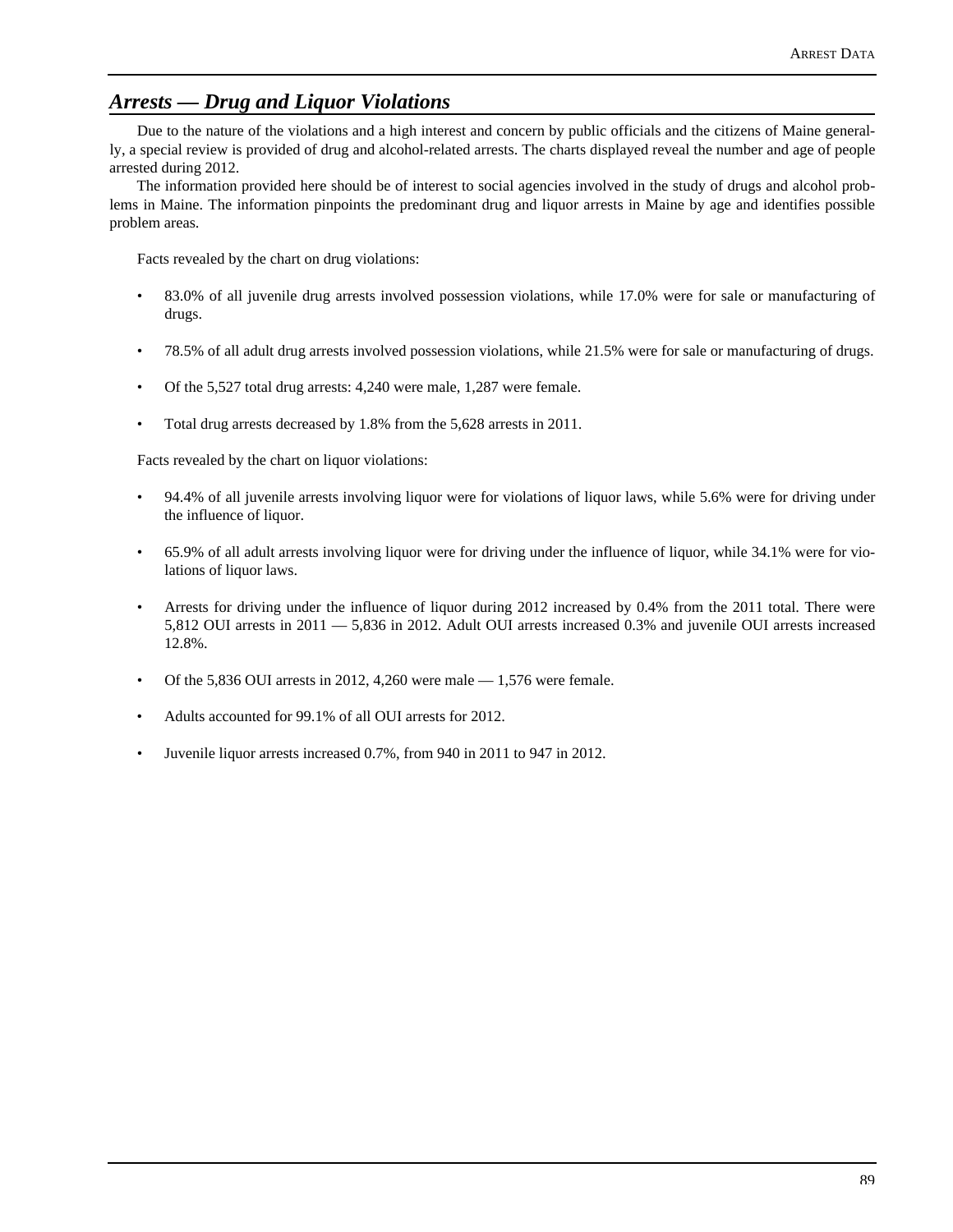| Drug and Liquor Arrests by $Age - 2012$<br>(includes those released without having been formally charged) |                                 |                     |                  |                                                           |                                  |                  |                |  |  |  |
|-----------------------------------------------------------------------------------------------------------|---------------------------------|---------------------|------------------|-----------------------------------------------------------|----------------------------------|------------------|----------------|--|--|--|
|                                                                                                           | Sale or                         | <b>DRUG ARRESTS</b> |                  | <b>LIQUOR ARRESTS</b><br><b>Operating</b><br><b>Under</b> | <b>Total</b><br>Drug &<br>Liquor |                  |                |  |  |  |
| Age                                                                                                       | <b>Manufacturing Possession</b> |                     | <b>Total</b>     | <b>Influence</b>                                          | Laws                             | <b>Total</b>     | <b>Arrests</b> |  |  |  |
| Under 10                                                                                                  |                                 |                     | $\boldsymbol{0}$ |                                                           |                                  | $\boldsymbol{0}$ | $\Omega$       |  |  |  |
| $10 - 12$                                                                                                 | $\overline{2}$                  | 4                   | 6                |                                                           | $\overline{7}$                   | $\overline{7}$   | 13             |  |  |  |
| $13 - 14$                                                                                                 | 15                              | 46                  | 61               |                                                           | 85                               | 85               | 146            |  |  |  |
| 15                                                                                                        | 18                              | 75                  | 93               | 3                                                         | 146                              | 149              | 242            |  |  |  |
| 16                                                                                                        | 21                              | 128                 | 149              | 11                                                        | 268                              | 279              | 428            |  |  |  |
| 17                                                                                                        | 32                              | 176                 | 208              | 39                                                        | 388                              | 427              | 635            |  |  |  |
| <b>Total Juvenile Arrests</b><br>88                                                                       |                                 | 429                 | 517              | 53                                                        | 894                              | 947              | 1,464          |  |  |  |
| <b>Percent of Total</b>                                                                                   | 17.0%                           | 83.0%               | 100.0%           | 5.6%                                                      | 94.4%                            | 100.0%           |                |  |  |  |
| 18                                                                                                        | 43                              | 268                 | 311              | 92                                                        | 744                              | 836              | 1,147          |  |  |  |
| 19                                                                                                        | 48                              | 324                 | 372              | 124                                                       | 820                              | 944              | 1,316          |  |  |  |
| 20                                                                                                        | 50                              | 306                 | 356              | 157                                                       | 737                              | 894              | 1,250          |  |  |  |
| 21-29                                                                                                     | 404                             | 1,613               | 2,017            | 1,974                                                     | 327                              | 2,301            | 4,318          |  |  |  |
| 30-39                                                                                                     | 269                             | 787                 | 1,056            | 1,270                                                     | 88                               | 1,358            | 2,414          |  |  |  |
| 40-49                                                                                                     | 175                             | 407                 | 582              | 1,112                                                     | 150                              | 1,262            | 1,844          |  |  |  |
| 50-59                                                                                                     | 69                              | 200                 | 269              | 755                                                       | 101                              | 856              | 1,125          |  |  |  |
| 60 and over                                                                                               | 20                              | 27                  | 47               | 299                                                       | 29                               | 328              | 375            |  |  |  |
| <b>Total Adult Arrests</b>                                                                                | 1,078                           | 3,932               | 5,010            | 5,783                                                     | 2,996                            | 8,779            | 13,789         |  |  |  |
| <b>Percent of Total</b>                                                                                   | 21.5%                           | 78.5%               | 100.0%           | 65.9%                                                     | 34.1%                            | 100.0%           |                |  |  |  |
| <b>Grand Totals</b>                                                                                       | 1,166                           | 4,361               | 5,527            | 5,836                                                     | 3,890                            | 9,726            | 15,253         |  |  |  |
| <b>Percent of Total</b>                                                                                   | 21.1%                           | 78.9%               | 100.0%           | $60.0\%$                                                  | 40.0%                            | 100.0%           |                |  |  |  |